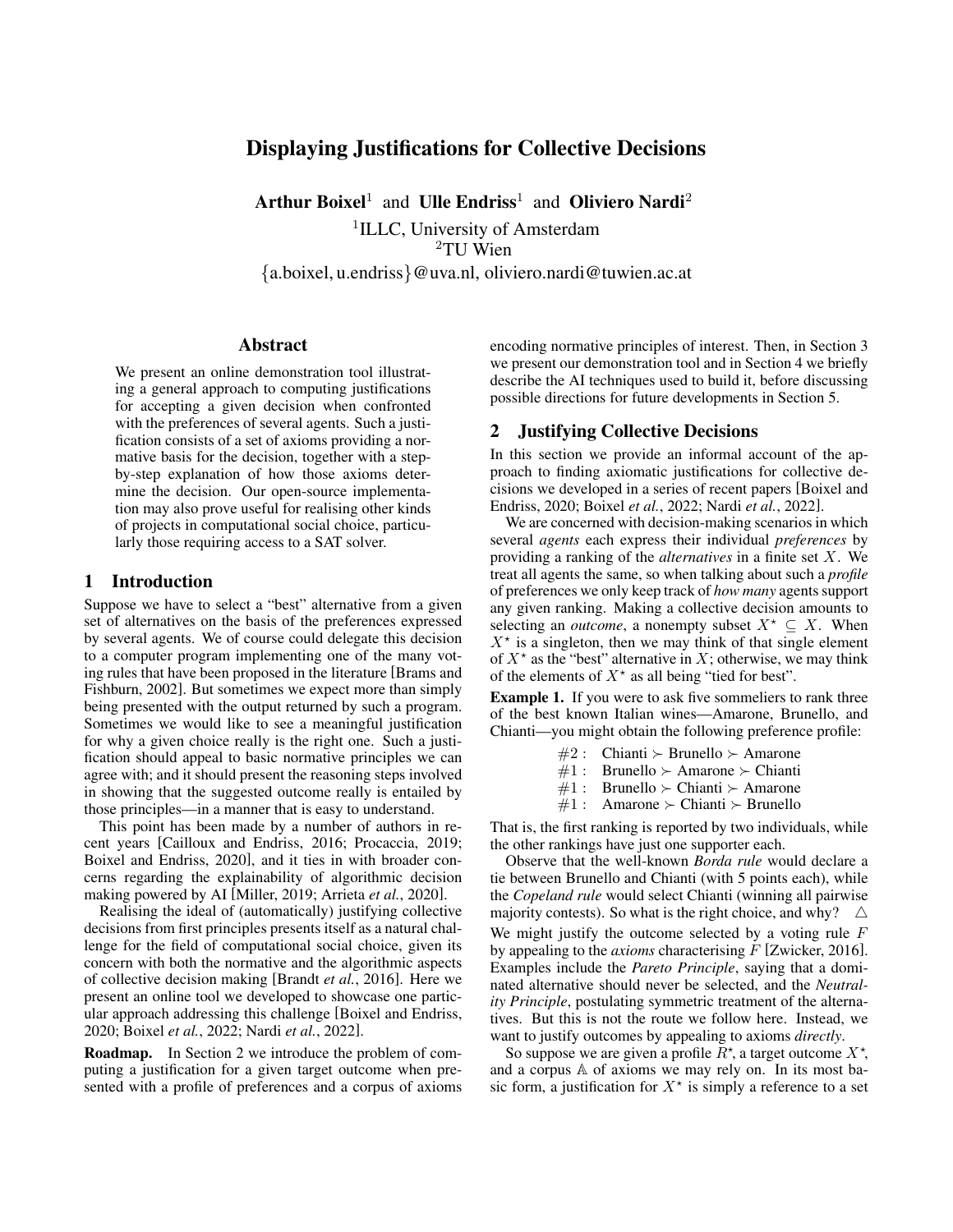$A^N \subseteq A$ , a so-called *normative basis*, such that every voting rule satisfying the axioms in  $\mathcal{A}^N$  will return  $X^*$  for  $\tilde{R}^{*,1}$  $\tilde{R}^{*,1}$  $\tilde{R}^{*,1}$ 

Example 2. Let's return to our oenological case study. We can justify the outcome {Chianti} by reference to a normative basis consisting of just one axiom, the *Condorcet Principle*, which demands that any alternative beating all others in pairwise majority contests should be the only winner.

Can we also justify the tied outcome {Brunello, Chianti}? Yes, we can. As an expert in social choice theory would be able to confirm, the normative basis consisting of the aforementioned Neutrality and Pareto Principles together with the *Reinforcement Principle* does the job. The latter says: when one group of agents selects  $Y$  and another selects  $Y'$ , then their union should select  $Y \cap Y'$  (unless that intersection would be empty). But what if you are no such expert?  $\triangle$ 

What is still missing from our notion of justification is the explanatory component. So let us refine our definition by requiring that  $A^N$  must be paired with an *explanation*  $A^E$  made up of a set of instances of the axioms in  $A<sup>N</sup>$ . Here an *instance* of an axiom is an application of that axiom to a specific situation (e.g., specific profiles and alternatives).  $A<sup>E</sup>$  must be such that every voting rule that satisfies it will return  $X^*$  for  $R^*$ . In addition, we may require that  $A^E$  can be presented in a structured form, as a step-by-step derivation.

<span id="page-1-4"></span>Example 3. We can explain how Neutrality, Pareto, and Reinforcement force the selection of {Brunello, Chianti} as follows. First, consider this subprofile (let's call it  $R_1$ ):

- $\#1$ : Chianti  $\succ$  Brunello  $\succ$  Amarone
- $\#1$ : Brunello  $\succ$  Chianti  $\succ$  Amarone

By Pareto, Amarone cannot win in  $R_1$ . By Neutrality, the other two alternatives either must both win or both lose. So the only possible outcome for  $R_1$  is {Brunello, Chianti}.

Now let us consider the rest of the group (subprofile  $R_2$ ):

- $\#1$ : Chianti  $\succ$  Brunello  $\succ$  Amarone
- $\#1$ : Brunello  $\succ$  Amarone  $\succ$  Chianti
- $\#1$  : Amarone  $\succ$  Chianti  $\succ$  Brunello

 $R_2$  is completely symmetric: if we rename Amarone to Brunello, Brunello to Chianti, and Chianti to Amarone we end up in the exact same profile. So the outcome must be invariant under this permutation as well, meaning that the full set {Amarone, Brunello, Chianti} is the only option.

Finally, when we join the two subprofiles, Reinforcement forces the desired outcome of {Brunello, Chianti}.  $\triangle$ 

While the general problem of computing justifications is highly intractable [\[Boixel and de Haan, 2021\]](#page-3-9), for small-scale scenarios such as this, it is possible to automate the process.

## <span id="page-1-0"></span>3 The Online Demonstration Tool

We have developed an online demonstration tool that allows anyone to compute and explore axiomatic justifications for

<span id="page-1-2"></span>

|                        | <b>Automated Justification</b>                                                                                                        |  |
|------------------------|---------------------------------------------------------------------------------------------------------------------------------------|--|
|                        | Enter a profile of preferences and choose<br>an outcome. Then ask the computer to find<br>a convincing justification for your choice. |  |
|                        | Albernative<br>Chianti<br>add                                                                                                         |  |
|                        | Amarone<br>$\overline{\mathbf{x}}$                                                                                                    |  |
|                        | Brunello<br>$\mathbf{x}$                                                                                                              |  |
|                        | next                                                                                                                                  |  |
| <b>About   Example</b> |                                                                                                                                       |  |

Figure 1: The landing page of the demonstration tool.

<span id="page-1-3"></span>

Figure 2: Constructing a preference profile.

small-scale decision-making scenarios of their own design. In this section we describe the functionality of this tool and show how it can be applied to the example discussed earlier. The tool is available at the following address:

#### <https://demo.illc.uva.nl/justify/>

To build a profile, we first choose names for the alternatives involved in the decision-making scenario, and then define the preferences of the voters over those alternatives (see Figures [1](#page-1-2) and [2\)](#page-1-3). Next, we pick the outcome for which we want to find a justification, and finally we specify for each of the axioms available whether we would be happy for that axiom to feature in that justification (see Figure [3\)](#page-2-3). Hovering over an axiom will reveal a short intuitive definition. Pressing the submit-button will launch the justification engine.

If no justification meeting our requirements exists, or if none can be found within the search depth or time limit in place, a message to this effect will be displayed. Otherwise, the justification found will be presented on the screen.

Such a justification consists in a step-by-step explanation for why the target outcome should win, similar to a mathematical proof. Indeed, a justification is internally represented as a proof tree, with each node being a step in the explanation. Most of the steps correspond to an application of an axiom instance that constrains the possible outcomes for either the profile we are interested in or some of its subprofiles. Other steps amount to simple case distinctions.

<span id="page-1-1"></span><sup>&</sup>lt;sup>1</sup>There is one further technical requirement:  $A^N$  may not be *trivial* in the sense of there not existing even one voting rule that satisfies  $A^N$ . An example for a trivial set of axioms is the set of those involved in Arrow's famous impossibility theorem [\[Arrow, 1963\]](#page-3-10).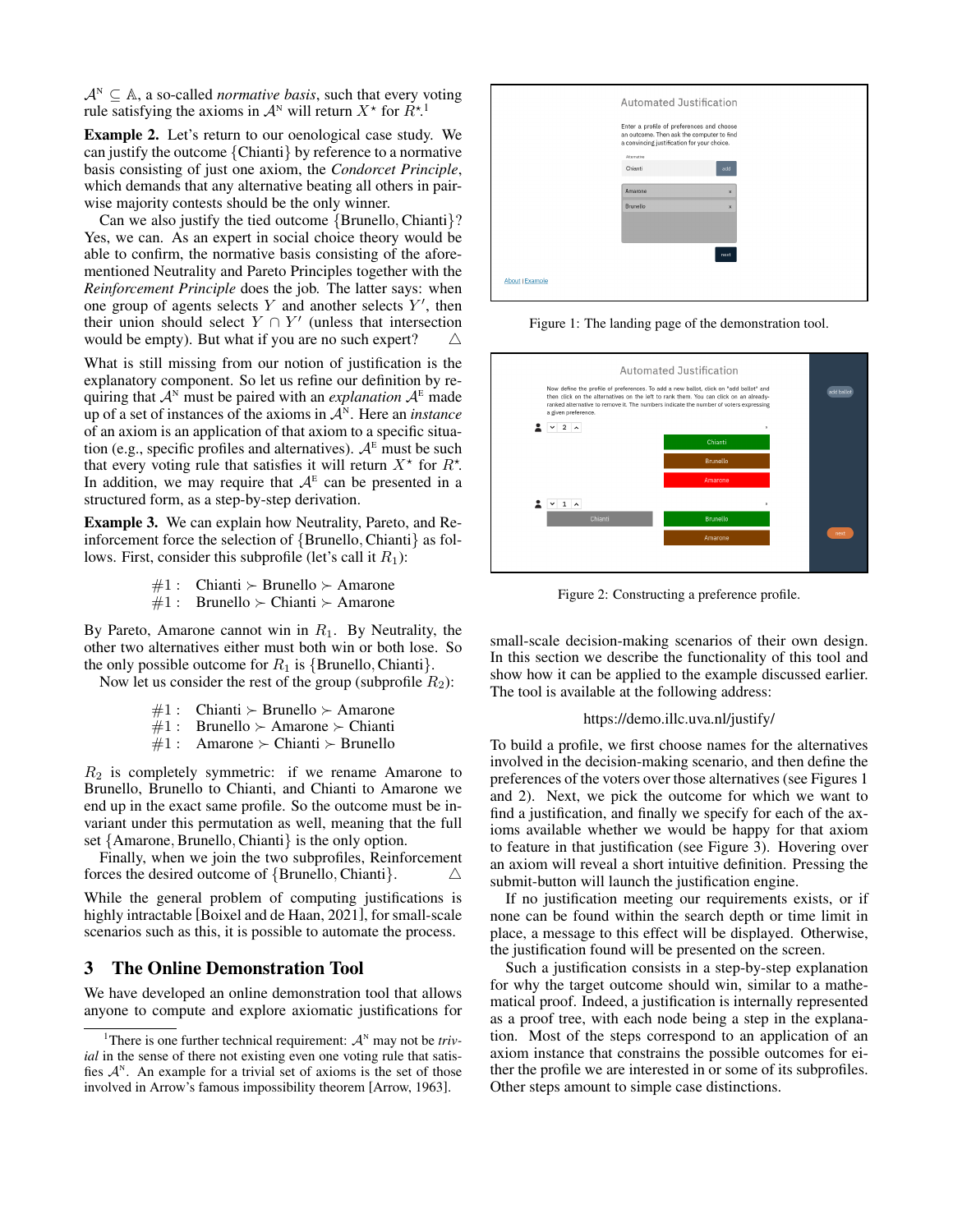<span id="page-2-3"></span>

Figure 3: Choosing outcome and normative principles.

<span id="page-2-4"></span>

Figure 4: Displaying a step in an explanation.

In our tool, we display one step at a time, describing each step in an intuitive way. Figure [4](#page-2-4) shows an example, namely the application of the Pareto Principle to subprofile  $R_1$  to exclude Amarone from the set of winners (as also explained in Example [3\)](#page-1-4). One can easily navigate back and forth between different steps in the explanation. On each page (corresponding to a step), we show a table that records, for every profile mentioned so far, the outcomes that are still available for it. This table is updated at every step, as more and more constraints imposed by the axiom instances over the available outcomes are made explicit. The justification is complete when the only remaining outcome for the profile specified by the user is the outcome she wanted to justify.

When a justification is displayed, the user has the option of rating both the degree to which it is easy to understand and the degree to which it is convincing. We hope the data collected in this manner will prove useful in informing future research on the topic of explainability is social choice.

### <span id="page-2-1"></span>4 Techniques

Building an application—such as our online demonstration tool—that can provide axiomatic justifications to its users requires the integration of a whole battery of AI techniques, ranging from computational social choice, to automated reasoning, to search. Here we provide a brief overview.

The starting point for the automation of the task of finding justifications is the fundamental insight that—for a fixed set of alternatives and an upper bound on the number of agents we can rewrite any axiom of interest as a formula of propositional logic with variables of the form  $p_{R,x}$ , encoding that in profile  $R$  alternative  $x$  should be part of the outcome. This makes it possible to use SAT solvers [Biere *et al.*[, 2009;](#page-3-11) [Ignatiev](#page-3-12) *et al.*, 2018] to reason about axioms. This insight has been used repeatedly in computational social choice to prove impossibility theorems [\[Tang and Lin, 2009;](#page-3-13) [Geist and](#page-3-14) [Peters, 2017\]](#page-3-14). But we can also use it to check whether a given set of axioms  $A^N \subseteq A$  constitutes a valid normative basis for choosing  $X^*$  in profile  $R^*$ . To do so, we simply need to check whether the encoding of  $\mathcal{A}^N$  is satisfiable but becomes unsatisfiable once we add a formula saying that the outcome should *not* be equal to  $X^*$ <sup>[2](#page-2-5)</sup>

Owing to the impressive efficiency of modern SAT solvers, these checks can be performed very quickly. The main bottleneck is the generation phase, as the encoding of an axiom will typically be huge. To address this challenge, we have developed a *search algorithm* that constructs the encoding of the set of formulas to be checked in an incremental fashion by exploring a graph on the set of all possible profiles induced by the axioms in the corpus A [Nardi *et al.*[, 2022\]](#page-3-7).

Given an unsatisfiable set of formulas encoding  $\mathcal{A}^N$  together with the requirement that  $X^*$  must not be the outcome, any *minimally unsatisfiable subset* (MUS) of that set will contain all the information we need to identify a set of axiom instances involved in some explanation  $A^E$ . So we can relegate this task to an *MUS enumeration tool* [\[Liffiton](#page-3-15) *et al.*, 2016].

Finally, we have developed a method for turning such an MUS into a structured proof [\[Boixel](#page-3-6) *et al.*, 2022], inspired by *tableau-based calculi* from the field of *automated deduction* [\[D'Agostino](#page-3-16) *et al.*, 1999]. As there usually are many different such proofs, we used *answer set programming* [\[Gebser](#page-3-17) *et al.*[, 2012\]](#page-3-17) as a means of selecting one that meets certain optimality criteria, such as being as short as possible.

We implemented our demonstration tool in Python, with an eye on reusability, particularly of the packages providing fundamental reasoning abilities. The code is available here:

<https://github.com/comsoc-amsterdam/comsoc/>

## <span id="page-2-2"></span>5 Future Directions

There are a number of directions in which to take this research agenda further. Examples include improving the performance of the justification algorithm, translating our tableau-based explanations into natural language, running experiments with users to improve our understanding of what kind of explanation they experience as most helpful, and extending our approach to other types of decision-making scenarios. Regarding the latter, recent work by [Loustalot Knapp](#page-3-18) [\[2022\]](#page-3-18) suggests that the general approach also has potential in the area of *matching under preferences* [\[Manlove, 2013\]](#page-3-19).

#### References

<span id="page-2-0"></span>[Arrieta *et al.*, 2020] Alejandro Barredo Arrieta, Natalia Díaz-Rodríguez, Javier Del Ser, Adrien Bennetot, Siham

<span id="page-2-5"></span><sup>2</sup> It is also possible to use the tools of *constraint programming* [Rossi *et al.*[, 2006\]](#page-3-20) to the same effect, and in our initial work on the topic we followed this alternative route [\[Boixel and Endriss, 2020\]](#page-3-3).